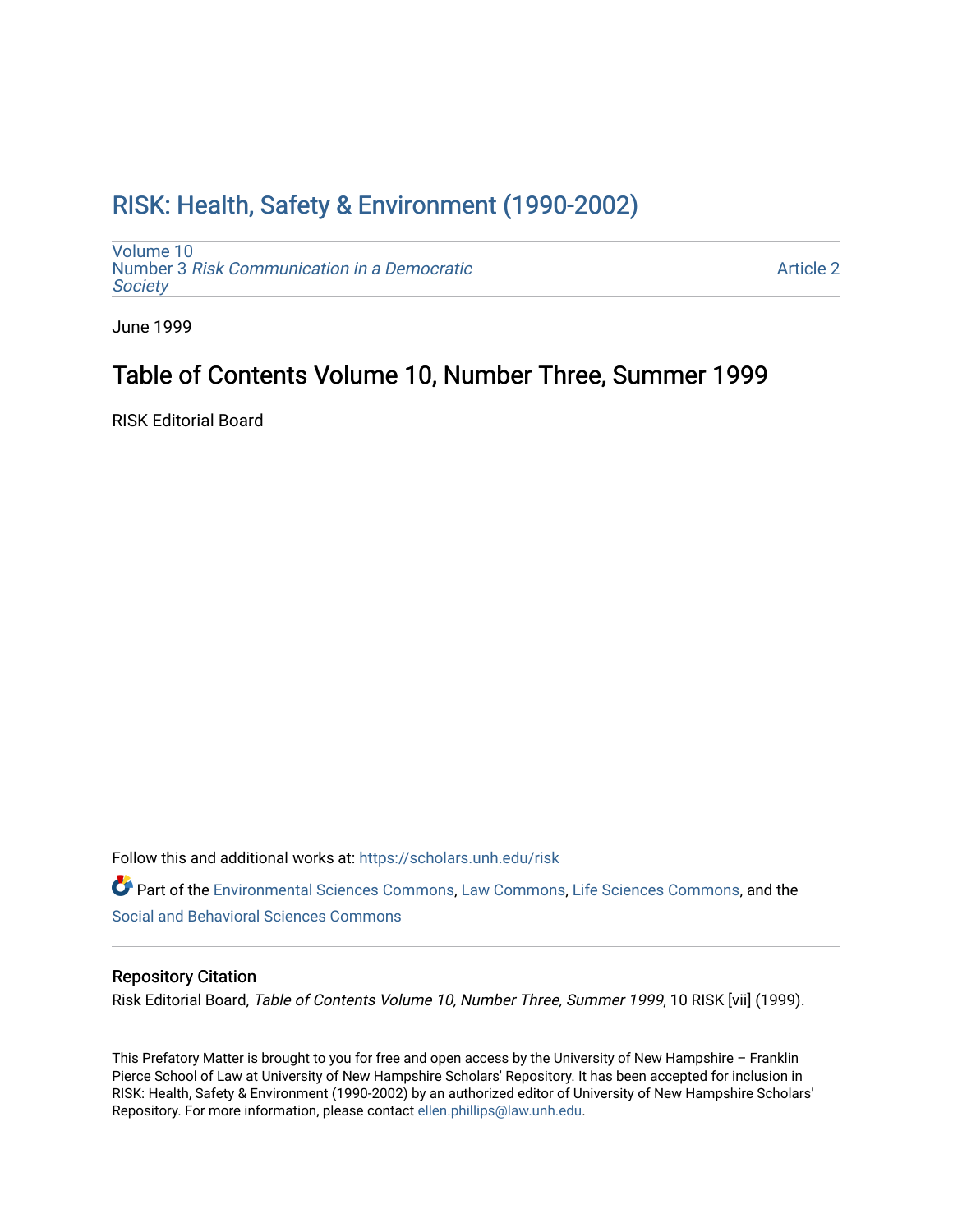

 $\widehat{\mathcal{D}}$  Health, Safety & Environment

.<br>1921 - André Karl André Karl André Karl André Karl André Karl André Karl André Karl André Karl André Karl And

 $\leftrightharpoons$ 

 $\overline{\phantom{a}}$ 



---

‱∻

| <b>Risk Communication in a Democratic Society</b>                                                                                                                                    | <b>Editors for this Issue</b> |                                                                                     |
|--------------------------------------------------------------------------------------------------------------------------------------------------------------------------------------|-------------------------------|-------------------------------------------------------------------------------------|
| Robert J. Griffin, Sharon M. Friedman, Richard C. Rich                                                                                                                               |                               |                                                                                     |
| Richard Rich, Robert J. Griffin & Sharon M. Friedman, Introduction:<br>The Challenge of Risk Communication in a Democratic Society<br>communication and public participation.        |                               | The symposium editors review key issues concerning the relationship between risk    |
|                                                                                                                                                                                      |                               | 189                                                                                 |
| Fiona Clark, Keith R. Stamm & Paula Reynolds Eblacas, A Process<br>Model of Risk Communication: The Case of Global Climate Change<br>of awareness and concern regarding risk issues. |                               | The authors describe a survey of public media use as it relates to different stages |
|                                                                                                                                                                                      |                               | 197                                                                                 |
| Clifford Scherer, Katherine McComas, Napoleon Juanillo, Jr. & Lisa<br>Pelstring, Promoting Informed Decision-Making: The Role of<br>Message Structure                                |                               | The authors analyze two empirical explorations of relationships between the         |
| composition of risk message and critical thinking within audiences.                                                                                                                  |                               | 209                                                                                 |
|                                                                                                                                                                                      |                               |                                                                                     |
| Branden B. Johnson, Risk Comparisons in a Democratic Society:<br>What People Say They Do and Do Not Want                                                                             |                               |                                                                                     |
| common risk message techniques.                                                                                                                                                      |                               | Using an exploratory focus group, Dr. Johnson examines citizen responses to         |
|                                                                                                                                                                                      |                               | 221                                                                                 |
| Char J. Word, Anna K. Harding, Gordon R. Bilyard & James R.<br>Weber, Basic Science and Risk Communication: A Dialogue Based<br>Study                                                |                               |                                                                                     |
| scientists and laypersons to study information exchange in risk communication.                                                                                                       |                               | The authors use ethnographic analysis of a focus group discussion between<br>231    |
|                                                                                                                                                                                      |                               |                                                                                     |

Volume 10 1999 Number 3